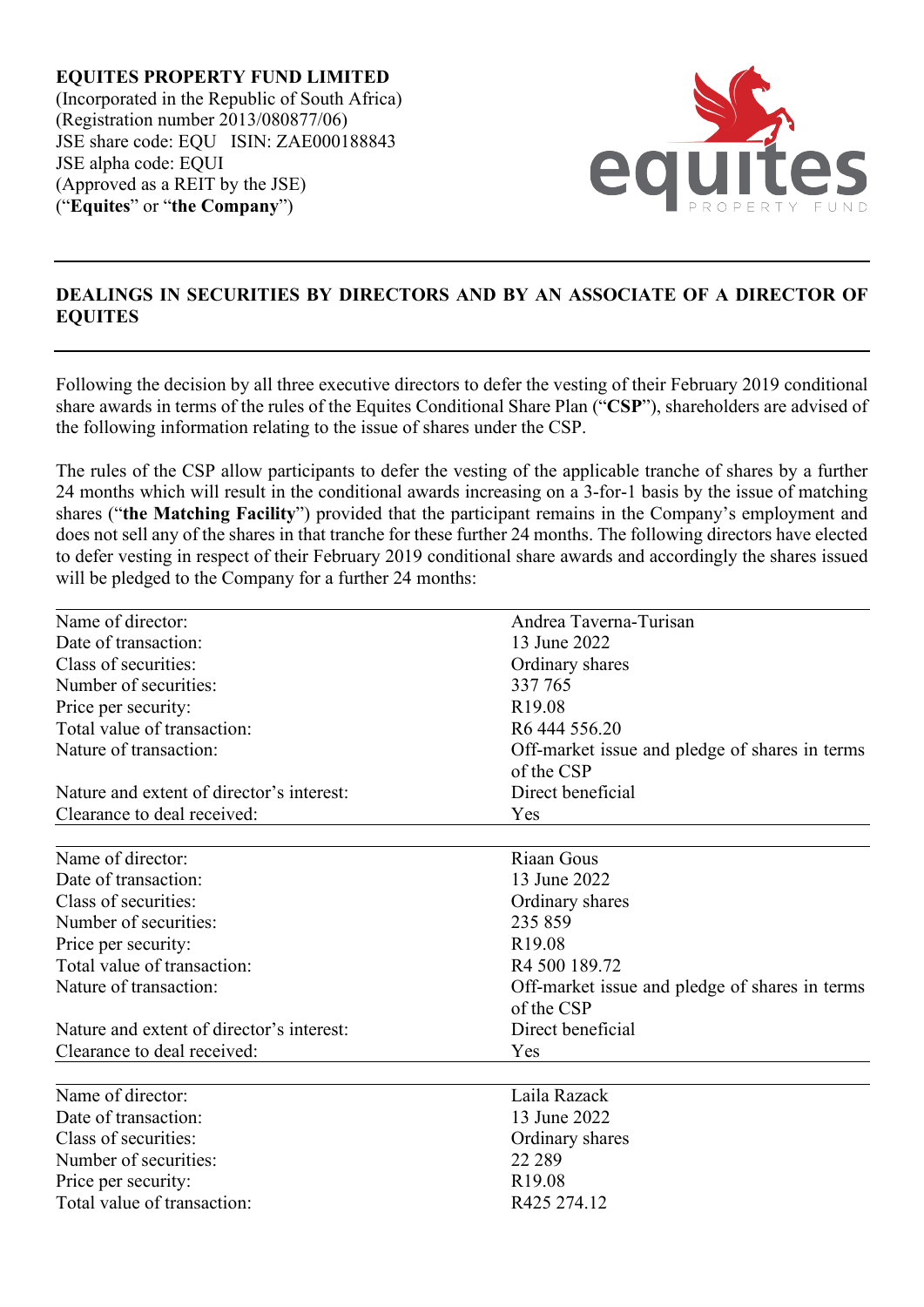| Nature of transaction:                    | Off-market issue and pledge of shares in terms<br>of the CSP |
|-------------------------------------------|--------------------------------------------------------------|
| Nature and extent of director's interest: | Direct beneficial                                            |
| Clearance to deal received:               | <b>Yes</b>                                                   |

Shareholders are further advised of the following information relating to dealings in securities by directors of the Company, in order to, *inter alia*, settle the tax liability due in respect of the shares vested under the CSP pursuant to the vesting of conditional awards accepted in terms of the CSP during June 2017:

| Name of director:                                           | Andrea Taverna-Turisan |
|-------------------------------------------------------------|------------------------|
| Date of transaction:                                        | 7 June 2022            |
| Class of securities:                                        | Ordinary shares        |
| Number of securities:                                       | 50 000                 |
| Highest traded price per security on the market on the day: | R <sub>19.29</sub>     |
| Weighted average price per security:                        | R19.0636               |
| Lowest traded price per security on the market on the day:  | R <sub>19.00</sub>     |
| Total value of transaction:                                 | R953 180.00            |
| Nature of transaction:                                      | On-market sale         |
| Nature and extent of director's interest:                   | Direct beneficial      |
| Clearance to deal received:                                 | Yes                    |
|                                                             |                        |
| Name of director:                                           | Andrea Taverna-Turisan |
| Date of transaction:                                        | 8 June 2022            |
| Class of securities:                                        | Ordinary shares        |
| Number of securities:                                       | 16 504                 |
| Highest traded price per security on the market on the day: | R <sub>19.10</sub>     |
| Weighted average price per security:                        | R18.74090              |
| Lowest traded price per security on the market on the day:  | R <sub>18.58</sub>     |
| Total value of transaction:                                 | R309 299.81            |
| Nature of transaction:                                      | On-market sale         |
| Nature and extent of director's interest:                   | Direct beneficial      |
| Clearance to deal received:                                 | Yes                    |
|                                                             |                        |
| Name of director:                                           | Andrea Taverna-Turisan |
| Date of transaction:                                        | 9 June 2022            |
| Class of securities:                                        | Ordinary shares        |
| Number of securities:                                       | 44 415                 |
| Highest traded price per security on the market on the day: | R18.65                 |
| Weighted average price per security:                        | R17.9559               |
| Lowest traded price per security on the market on the day:  | R17.72                 |
| Total value of transaction:                                 | R797 511.30            |
| Nature of transaction:                                      | On-market sale         |
| Nature and extent of director's interest:                   | Direct beneficial      |
| Clearance to deal received:                                 | Yes                    |
| Name of director:                                           | Riaan Gous             |
| Date of transaction:                                        | 8 June 2022            |

| Name of director:                                           | Kiaan Gous           |
|-------------------------------------------------------------|----------------------|
| Date of transaction:                                        | 8 June 2022          |
| Class of securities:                                        | Ordinary shares      |
| Number of securities:                                       | 28 671               |
| Highest traded price per security on the market on the day: | R <sub>19.10</sub>   |
| Weighted average price per security:                        | R <sub>18.8621</sub> |
| Lowest traded price per security on the market on the day:  | R <sub>18.58</sub>   |
| Total value of transaction:                                 | R540 795.27          |
| Nature of transaction:                                      | On-market sale       |
| Nature and extent of director's interest:                   | Direct beneficial    |
|                                                             |                      |